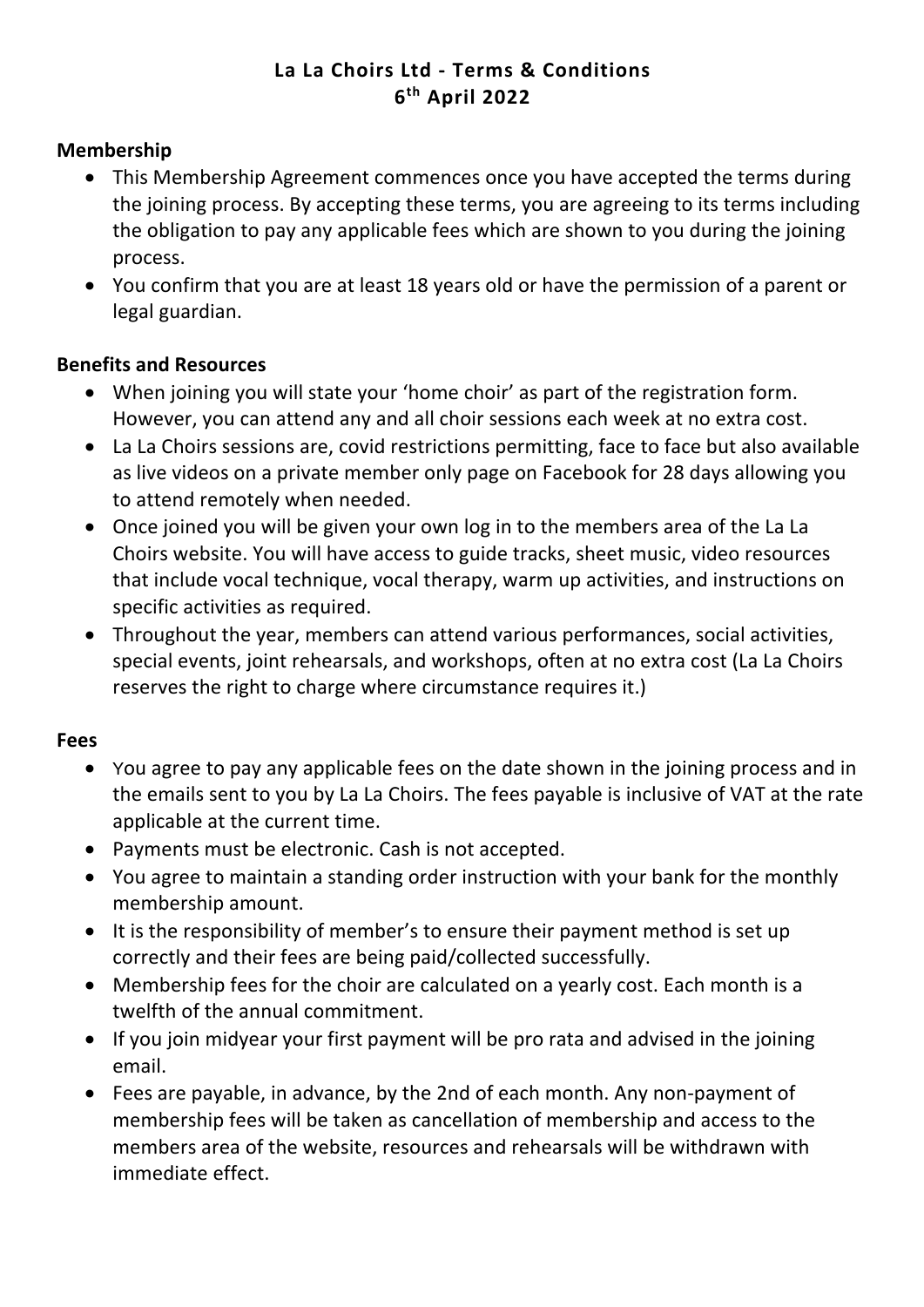- The membership fees may vary, and members will be notified before any change. Refunds of membership fees due to member cancellation will be given at the sole discretion of La La Choirs.
- You may interrupt your membership for any period for exceptional reasons (to be agreed with La La Choirs), during which your membership will be suspended, by emailing sam@lalachoirs.co.uk

## **Choirs and Rehearsals**

- If rehearsals are cancelled due to illness or events outside of our control (weather, power failure etc.) then La La Choirs reserves the right to move the missed session online or will make reasonable endeavours to provide alternative rehearsal time within that year. No refunds will be given in these circumstances. La La Choirs will always endeavour to give as much notice as possible to members for any changes made to regular scheduled rehearsals.
- A member is welcome to attend any other regular weekly rehearsals, outside of their 'home choir' where there is capacity at the venue. If in any doubt, please check.
- Travel arrangements are to be made by each Member to rehearsals and performances.

# **Intellectual Property Ownership**

- All harmonies and resources used by La La Choirs are owned by La La Choirs Ltd
- All members agree that any use of these resources, techniques and ideas will not be used, amended, or copied at any other event. If found to be used, legal action may ensue against the individual.

# **Health & Safety**

- La La Choirs is not responsible for any damage to person or personal belongings whilst attending rehearsals and performances. Members of the choir are responsible for their own property and welfare whilst attending all rehearsals and performances.
- If you attend with a carer, your carer is entirely responsible for your care and wellbeing.
- In joining, Members are assumed to be medically fit to undertake the vocal and physical demands of La La Choirs. If an individual has any doubts, these should be indicated prior to their application.

#### **Behaviour and Conduct**

- It is the aim of La La Choirs to create a safe and healthy environment for all its staff and members. In order to do this, we expect acceptable standards of behaviour from all our members. These are stated in our Code Of Conduct. https://www.lalachoirs.co.uk/code-of-conduct/
- Members agree to follow the Code of Conduct.
- Members should arrive on time for rehearsals
- Members should conduct themselves in a co-operative manner with other members and staff.